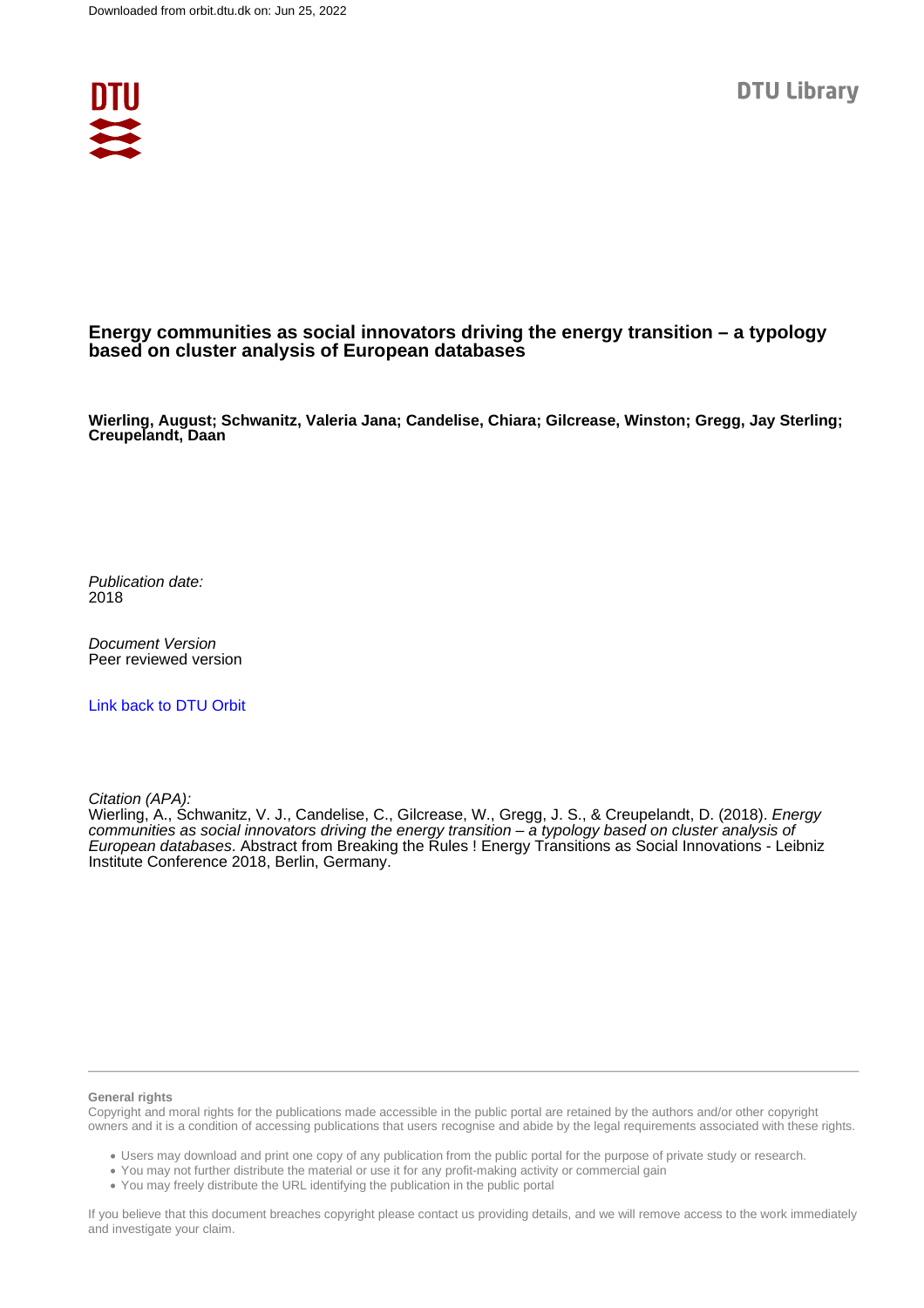## **Energy communities as social innovators driving the energy transition – a typology based on cluster analysis of European databases**

August Wierling\*, Valeria Jana Schwanitz\*, Chiara Candelise^ and Winston Gilcrease+, Jay Sterling Gregg\*\*, Daan Creupelandt++

- \* Western Norway University of Applied Sciences (HVL), Norway
- ^ Centre for Research on Energy and Environmental Economics and Policy (IEFE), Italy
- + University of Torino, Italy
- \*\* Technical University of Denmark, Lyngby, Denmark
- ++ European Federation of Renewable Energy Cooperatives (RESCOOP), Belgium

**Introduction & outline.** Historic and current energy cooperatives have a role to play in driving the energy transition. Historic energy cooperatives often started by seeing a need to organize local access to the central electricity grid (1900-1940) or to enable non-nuclear alternatives to the provision of energy (since 1980s). Today's energy cooperatives seek a variety of goals ranging from realizing business opportunities to fostering a more democratic organization of the energy system. Renewable energy cooperatives are often seen as a promising form of social innovation that is able to drive the low carbon energy transition. First, by analyzing long-term data on European energy initiatives, we look for evidence that supports this view. We utilize the transition theory framework of Geels et al. (2018) as well as technology innovation theory (TIS) of Suurs et al. (2009) and apply it to a statistical analysis of the dominant socio-technical regime (e. g. the role of renewable energy policy support, the role of mega-trends and sudden events). Secondly, we aim at identifying drivers and obstacles that distinguish successful energy cooperatives from those that have been closed down by their members. Our main research questions are: What explains the temporal and thematic clustering of energy cooperatives? Do we observe a spatial clustering? For example, is the sphere of activity of energy cooperatives dominantly local/regional or national/international? How are these clusterings linked to chosen regulatory systems and potential business models? Preliminary results reveal European-wide but also country-specific findings, such as a trend towards larger cooperatives (by number of registered members & complexity of organizational statutes). While the overall shift to renewable energies is stimulated by the policy framework, the renewable mix chosen by the energy cooperatives aligns with the profile of the country.

**Source of data & method.** The main sources for our statistical analysis are the database of the European Federation of Renewable Energy Cooperatives (RESCOOP) as well as the British, German and Danish Business Registers, in addition to our own mining of data from various gray and peer reviewed literature. The RESCOOP database, for example, provides information on more than 650 different energy cooperatives from various European countries (in particular GBR, DEU, DNK, SWE, and BEL), detailing the year of foundation, location, the cooperatives thematic foci, their legal status etc. We also utilize google analytics and other search engines that provide information on access statistics, web content etc. This is the input for the statistical and network analysis (incl. multi-variant